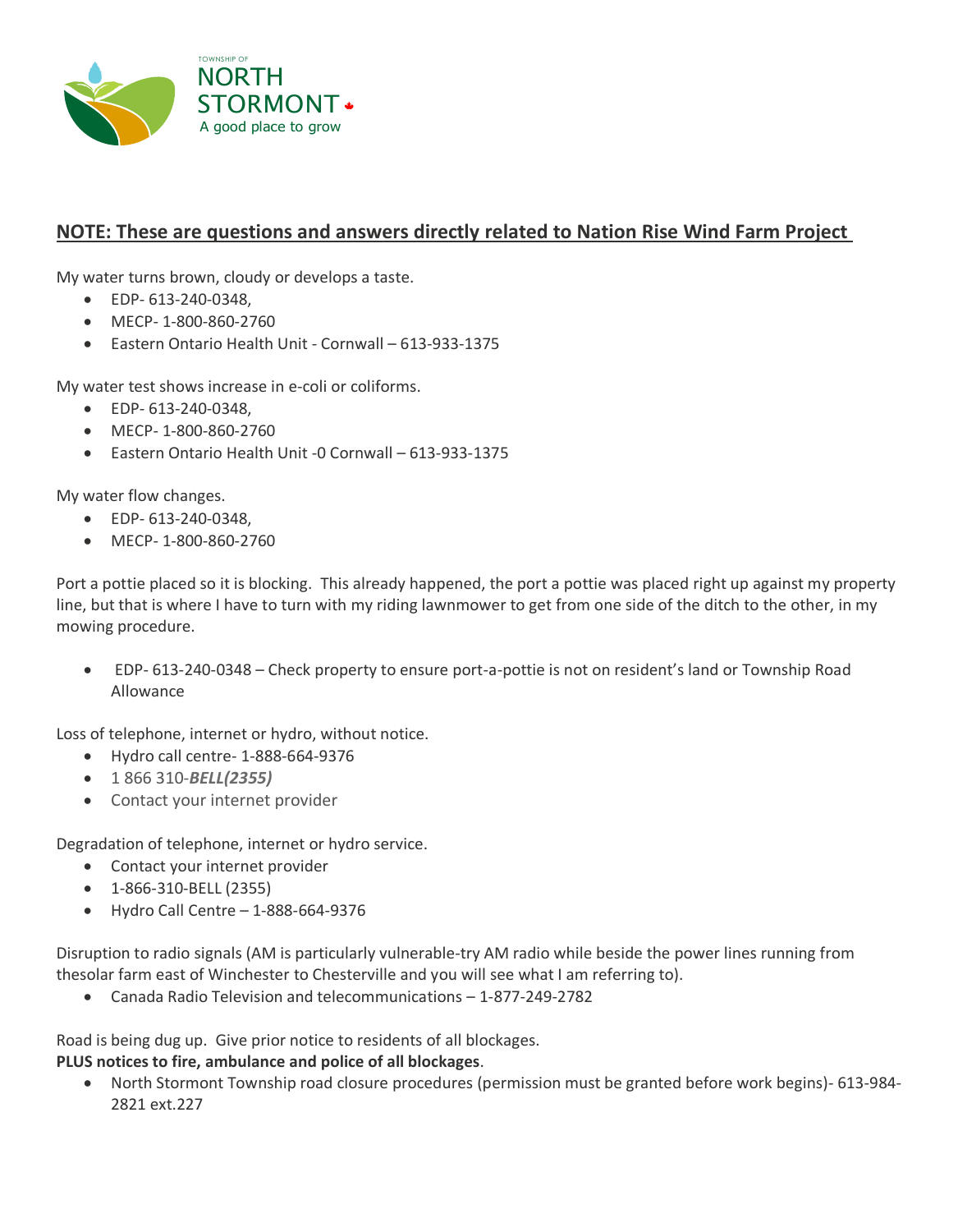Noise complaints from activity. Will there be a start and finish time each day, so we can sleep. Will weekends, (Sundays in particular) be no work/noise days etc.?

- Nuisance By-Law NO. 20-2016 states 6 days a week 7AM 11PM
- Sundays 9AM 11PM
- North Stormont Township By-Law 613-984-2821 ext.257

Language/profanity being used within earshot of my home.

- EDP 613-240-0348
- Nuisance By-Law NO. 20-2016
- North Stormont Township By-Law 613-984-2821 ext.257

Air quality (fumes, dust, smoke etc.) on my property.

- EDP- 613-240-0348,
- MECP- 1-800-860-2760
- Ministry of Health Cornwall 613-933-1375

Vehicles parked on my property or easement. Or driving on easement, wrecking my lawn with large machinery tire tread marks.

- EDP- 613-240-0348
- Parking By-Law 22-2017 Township of North Stormont -613-984-2821 ext.257

Chemical, oil, gas spills. Or suspected spills because of smelling fumes.

- MECP-Spill Action Centre (866)663-8477
- Eastern Ontario Health Unit Cornwall 613-933-1375
- Ministry of Environment and Climate Change 1-800-286-6060 (spills)
- Ministry of Environment and Climate Change 1-866-663-8477 (pollution hotline)

Official complaints for EDPR work or behaviour.

- EDP- 613-240-0348,
- MECP- 1-800-860-2760

Debris on my property or easement…like leftover stone piles not levelled or wheel rut marks or gouges from machine stabilizer bars. This has happened in the past with Hydro One working on poles and leaving these surprises for me to find, with my lawnmower.

- EDP- 613-240-0348,
- MECP- 1-800-860-2760
- OR contractor responsible

Spraying in the vicinity of my property. What is the spray, particularly if there is a wind causing spray drift.

- EDP- 613-240-0348,
- MECP- 1-800-860-2760 OR contactor applying the spray

Vibration noticeable in my home from trucks, machines, blasting etc.

- EDP- 613-240-0348,
- MECP- 1-800-860-2760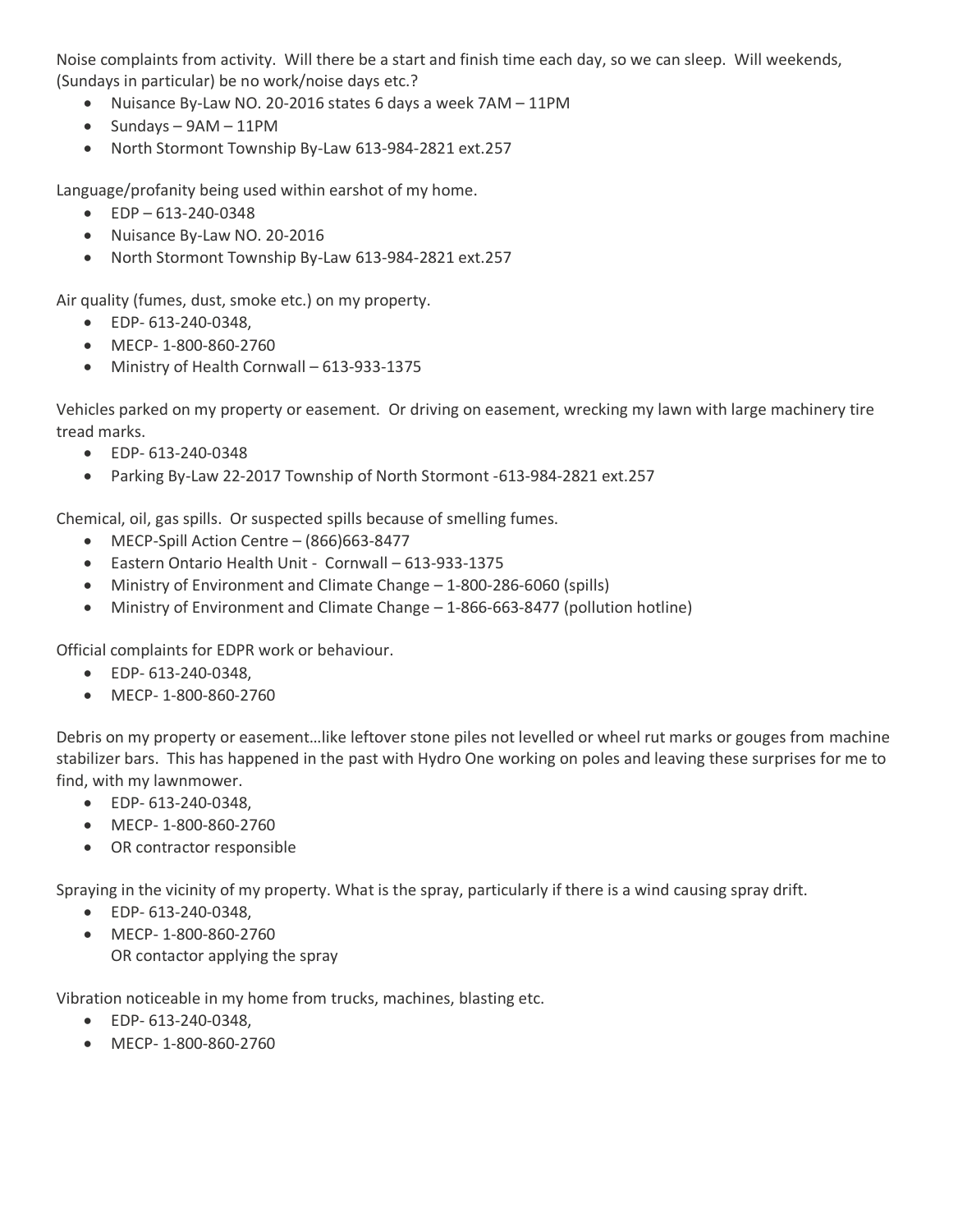I would love to have a list of phone numbers that when we see something we can phone right away. Trucks working before 7 in the morning etc.

- EDP- 613-240-0348,
- MECP- 1-800-860-2760
- Township Nuisance By-Law NO. 20-2016 613-984-2821 ext. 257

Fence damages.

- EDP- 613-240-0348,
- Contractor Responsible

Ditch damages.

- EDP- 613-240-0348,
- Contractor Responsible
- North Stormont Township 613-984-2821 ext. 227

Garbage or litter.

- EDP- 613-240-0348,
- Contractor Responsible

Theft or vandalism during construction period.

• OPP - 911

Wildlife deaths found and road kill reporting (may be increased because of increased activity).

- North Stormont Township if the roadkill is on the highway 613-984-2821 ext.227
- SDG counties 613-984-1515

Change in waterway course or debris/fluids being dumped in ditches.

- EDP- 613-240-0348
- MECP- 1-800-860-2760
- Spill Action Centre  $-1-866-663-8477$
- South Nation Conservation 613-984-2948

Rural mailbox damage or destruction.

- EDP- 613-240-0348
- North Stormont Township- 613-984-2821 ext227
- Canada Post 1-877-876-2455
- OPP- 911

Porch pirate activity on parcel delivery (possibility of more activity with influx of strangers).

• OPP-911

Driveway/laneway entrances damaged or blocked.

- EDP- 613-240-0348
- Contractor Responsible

Tree damage or silted with dust (particularly fruit trees for human consumption).

- EDP- 613-240-0348
- MECP- 1-800-860-2760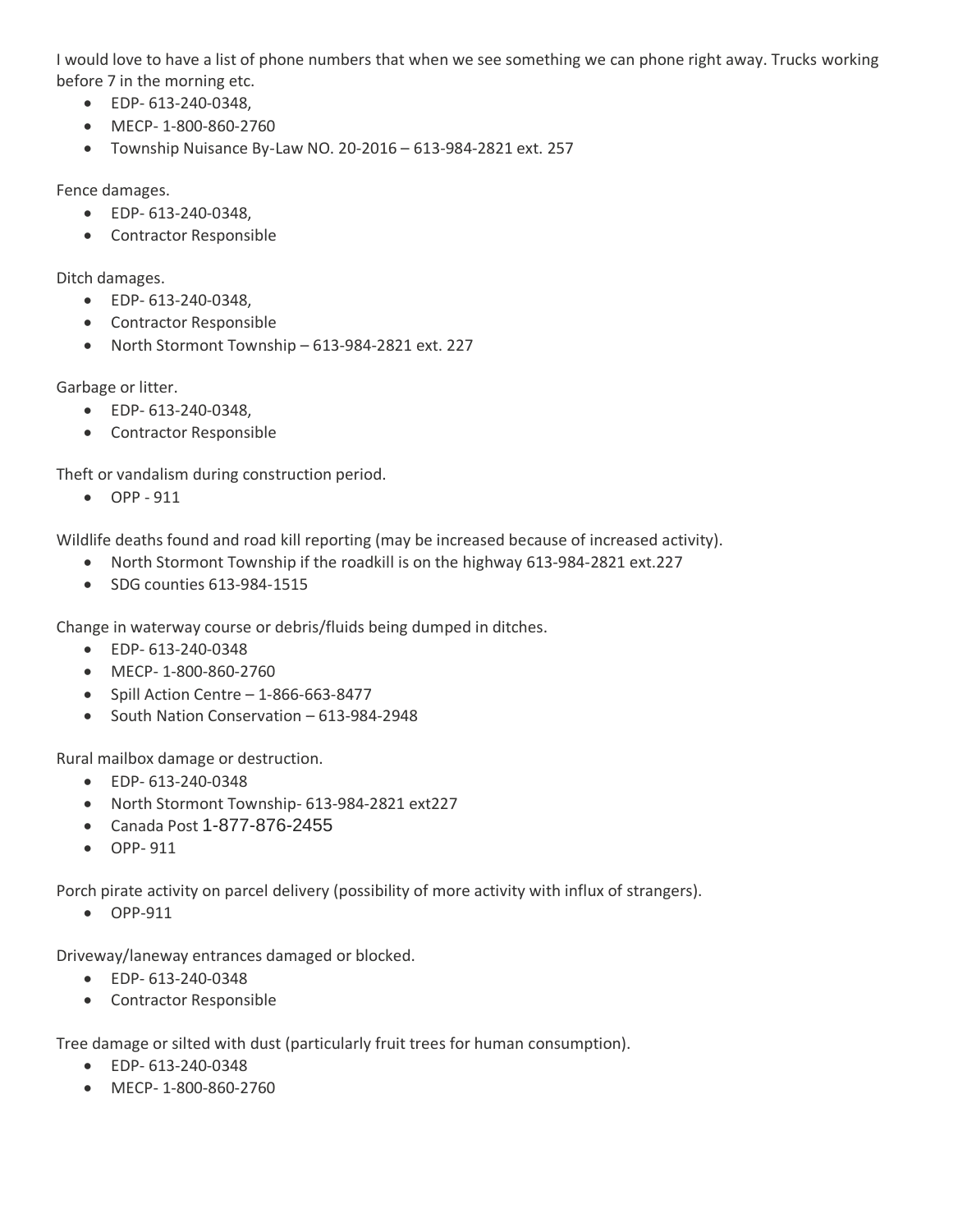Stray electricity detection.

- EDP- 613-240-0348
- MECP- 1-800-860-2760
- $\bullet$  Hydro Call Centre  $-1-888-664-9376$

Storm cleanup should a bad storm happen during the construction period.

- EDP- 613-240-0348
- North Stormont Township If debris is on the Highway

Mental health therapy for all of us.

• Family Doctor

Medical doctors familiar with 'Wind Turbine Syndrome' and similar effects to human health.

• Family doctor

A list of possible symptoms to watch for, to be reported to your doctor RE: Stress, PTSD, Wind turbine syndrome, Water contamination & Air/Breathing issues, sleep disruptions, heart issues (German studies show heart muscle damage from infrasound) etc.

• Family doctor